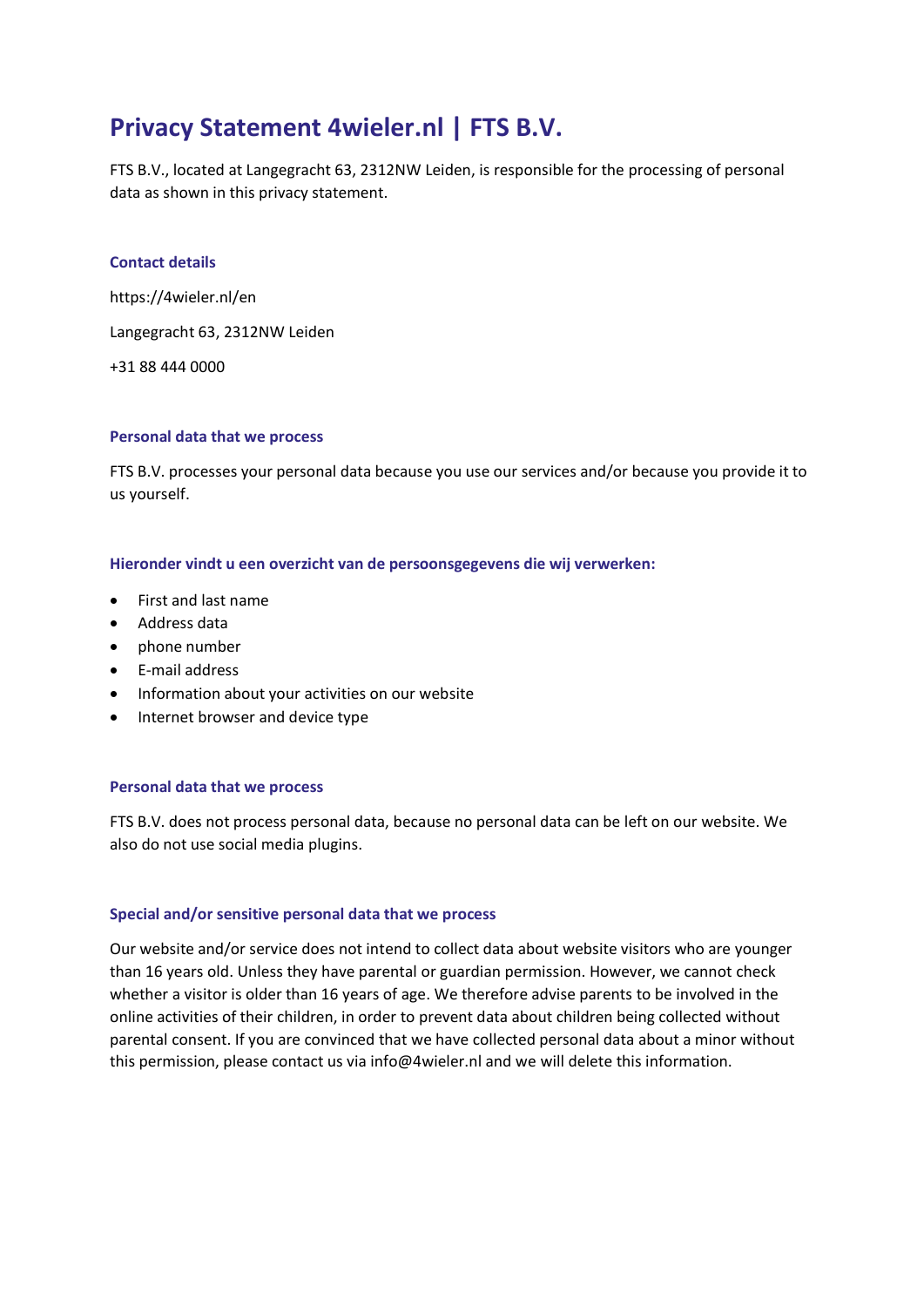#### **For what purpose and on what basis we process personal data**

FTS B.V. processes your personal data for the following purposes:

- To be able to call or e-mail you if this is necessary to be able to carry out our services
- To deliver goods and services to you
- FTS B.V. analyzes your behavior on the website in order to improve the website and to tailor the range of products and services to your preferences.

# **Automated decision making**

FTS B.V. makes decisions based on automated processing by, among others, Google programs such as Analytics and Ads about matters that cannot have consequences for people.

# **How long we keep personal data**

FTS B.V. does not store your personal data longer than is strictly necessary to realize the purposes for which your data is collected.

# **Sharing personal data with third parties**

FTS B.V. shares your personal data with various third parties if this is necessary for the execution of the agreement and to comply with any legal obligation. We conclude a processing agreement with companies that process your data on our behalf to ensure the same level of security and confidentiality of your data. FTS B.V. remains responsible for these processing operations.

# **Selling personal data with third parties**

FTS B.V. does not sell your data to third parties and only provides it if this is necessary for the execution of our agreement with you or to comply with a legal obligation.

# **Cookies, or similar techniques, that we use**

FTS B.V. only uses technical and functional cookies and analytical cookies that do not infringe on your privacy. A cookie is a small text file that is stored on your computer, tablet or smartphone when you first visit this website. The cookies we use are necessary for the technical functioning of the website and your ease of use. They ensure that the website works properly and, for example, remember your preferred settings. We can also optimize our website with this. In addition, you can also delete all information that has previously been stored via the settings of your browser. On your first visit to our website, we already informed you about these cookies and asked for permission to place them. We also place cookies that keep track of your internet behavior so that we can offer customized content and advertisements.

You can opt out of cookies by setting your internet browser so that it no longer stores cookies. In addition, you can also delete all information that has previously been stored via the settings of your browser. You can adjust your preferences at the top right of the website.